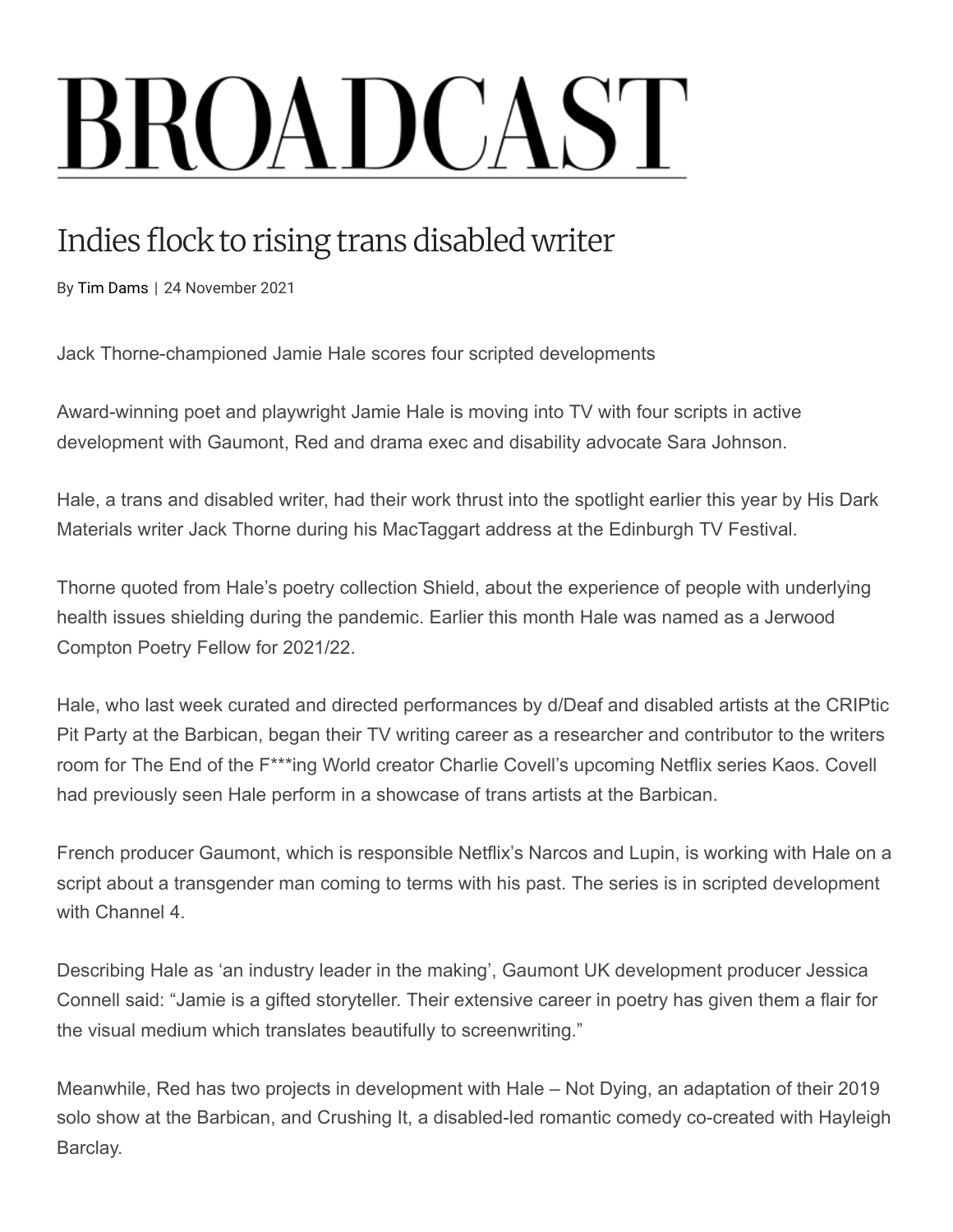Red chief exec Sarah Doole described Hale as an extraordinary talent whose writing, in which storytelling intersects with poetry, unveils the everyday challenges that many of us don't have to face.

"But because they do this with wry humour, dignity and warmth, there's nothing preachy or worthy about their work: it's simply a different - and often unexplored perspective."

She said that both projects being developed with Red will challenge preconceptions and propel viewers out of their comfort zone. "Jamie's astonishing gift is to make the invisible, visible."



Jamie Hale credit: Becky Bailey

#### Hale's fourth

development, with executive producer and disability advocate Sara Johnson, the founder of Bridge06,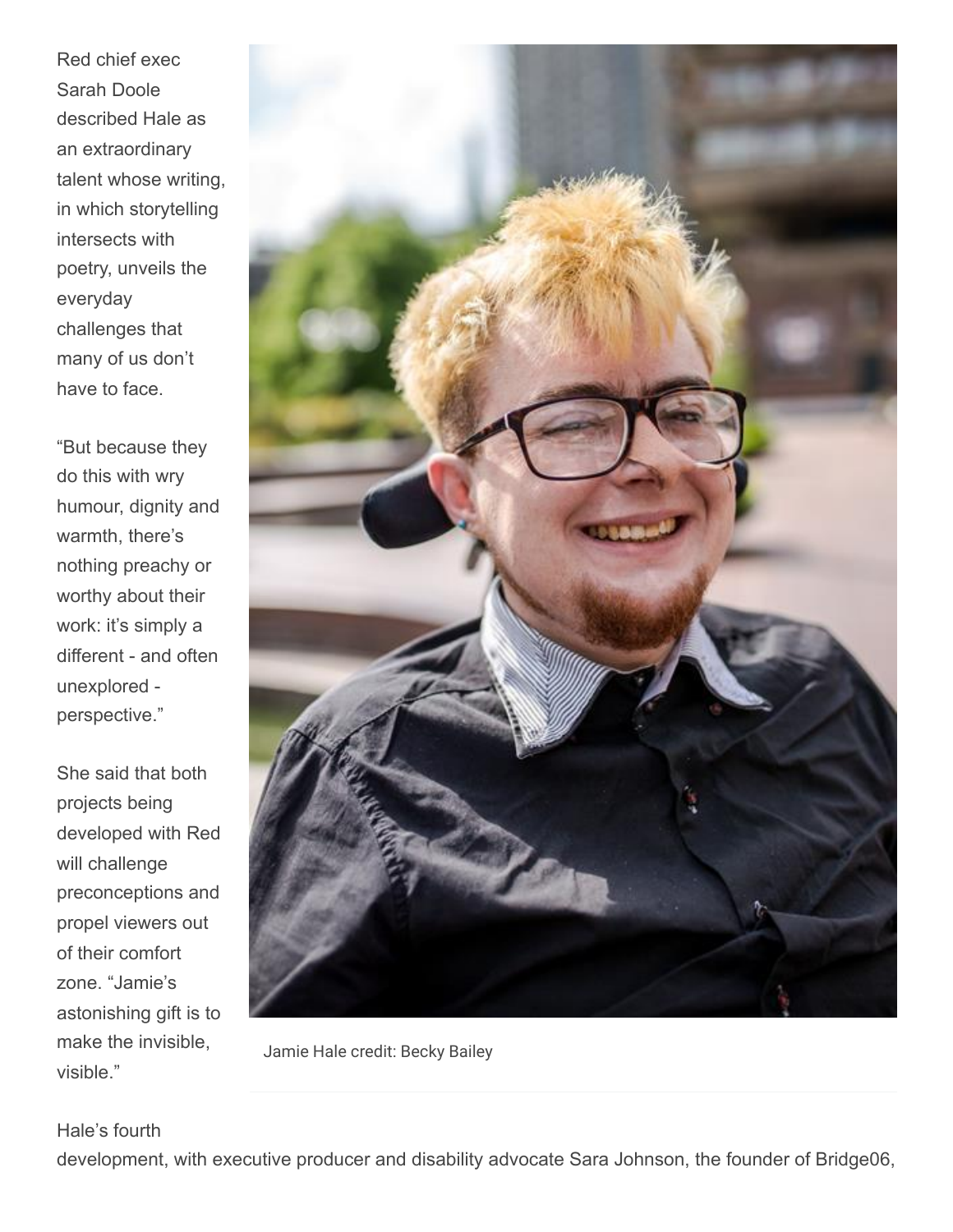is one that Hale describes as passion project about severe disability and how it need not be a tragedy but can bring a complete and joyful life.

Johnson, former creative director of Endor Productions, said: "Jamie has a moral core and strong sense of their place in the march towards disability representation of stories and talent, and I am beyond lucky to be working together to bring that to the TV industry."

## **Marginalised writers**

Drawing on his background as a poet, London-based Hale, 30, says they are interested in exploring the ways that people understand themselves, and try and be understood by others – and how to explore that internal journey through a visual medium like television.

Hale explains: "I draw on a mixture of personal knowledge and research and my own experience. But by no means do I want to limit myself to only ever writing characters who have shared parts of my life.

"Marginalised writers are often expected to write from our experience, as if it were a unique and outsider position, rather than being able to explore universal themes, even if we're doing so drawing from our own lives."

Hale's big TV break came after one of their scripts was shown to C4 by Covell, and they were given the opportunity to pitch projects to the broadcaster. One was picked up, and Hale partnered with Gaumont to develop it.

Hale is quick to pay tribute to Covell for her support in the Kaos writers' room, even when it meant working remotely from hospital when needed.

"It was the warmth, inclusivity, and commitment to not just accommodating but supporting me as a disabled writer that led me to consider writing for television - something that had never previously crossed my mind. Charlie has remained a huge support for me since that point."

Hale also acknowledged the support of Jack Thorne, both for citing their poem in his MacTaggart lecture that explored disability discrimination in the industry, and for offering advice and encouragement as a writer.

Hale met Thorne through Crips Without Constraints, a series he introduced for d/Deaf and disabled Graeae theatre company, for which Hale wrote. "Jack gave me some incredibly useful advice that I think has really shaped my work."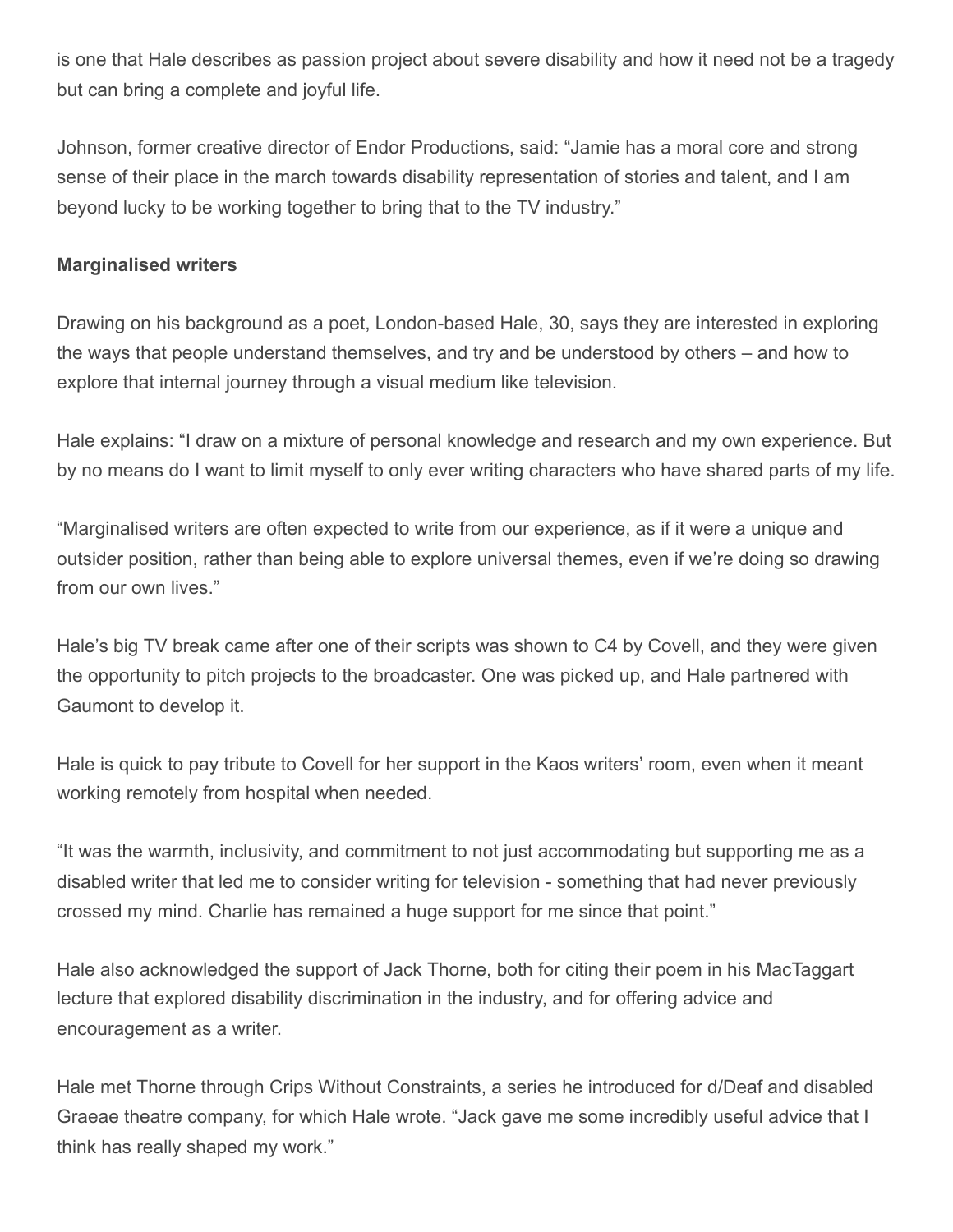Hale clearly feels grateful but rather embarrassed by the high-profile support he has received from the TV industry so far. "There are so many incredible deaf and disabled people making their way in the industry. There's always the risk that one or two people's voices end up becoming so ubiquitous, that you don't hear other people's stories."

Asked for their views on the industry's track record around disability, Hale says it has been "incredibly poor."

"There is so little support for people entering the industry," says Hale. "Unless you have an incredible confluence of luck, like I have, you are often pushed back by all of the barriers you face so early on that nobody notices and brings you in and gives you the support you need to develop work to that level."

"The fact there has been such an under-representation at the highest levels is because there's an under-representation throughout."

## **Sea change**

Thorne's MacTaggart speech has helped the industry wake up to its need to do much more to improve the participation and representation of disabled people.

Speaking at C4's Inclusion Festival last week, industry leaders including BBC director general Tim [Davie and ViacomCBS Networks UK and Australia president Maria Kyriacou said that disability](https://www.broadcastnow.co.uk/broadcasters/psb-bosses-harder-work-needed-to-improve-diversity/5165301.article) inclusion is a key focus for improvement.

"I hope it is not just a moment," says Hale. "The industry needs to take this moment and turn it into a sea change rather than a flash."

Surveying the drama landscape, Hale picks out a number of shows that they have enjoyed over recent months – and learned from too.

Vigil was fascinating to watch from the perspective of a writer – in particular "the way that each character had their own moral centre, and their own complete and rounded set of justifications and beliefs."

I May Destroy You, meanwhile, "taught me so much about writing with and from trauma and finding joy in it – about really shaping a scene with those moments of lightness, levity and humanity."